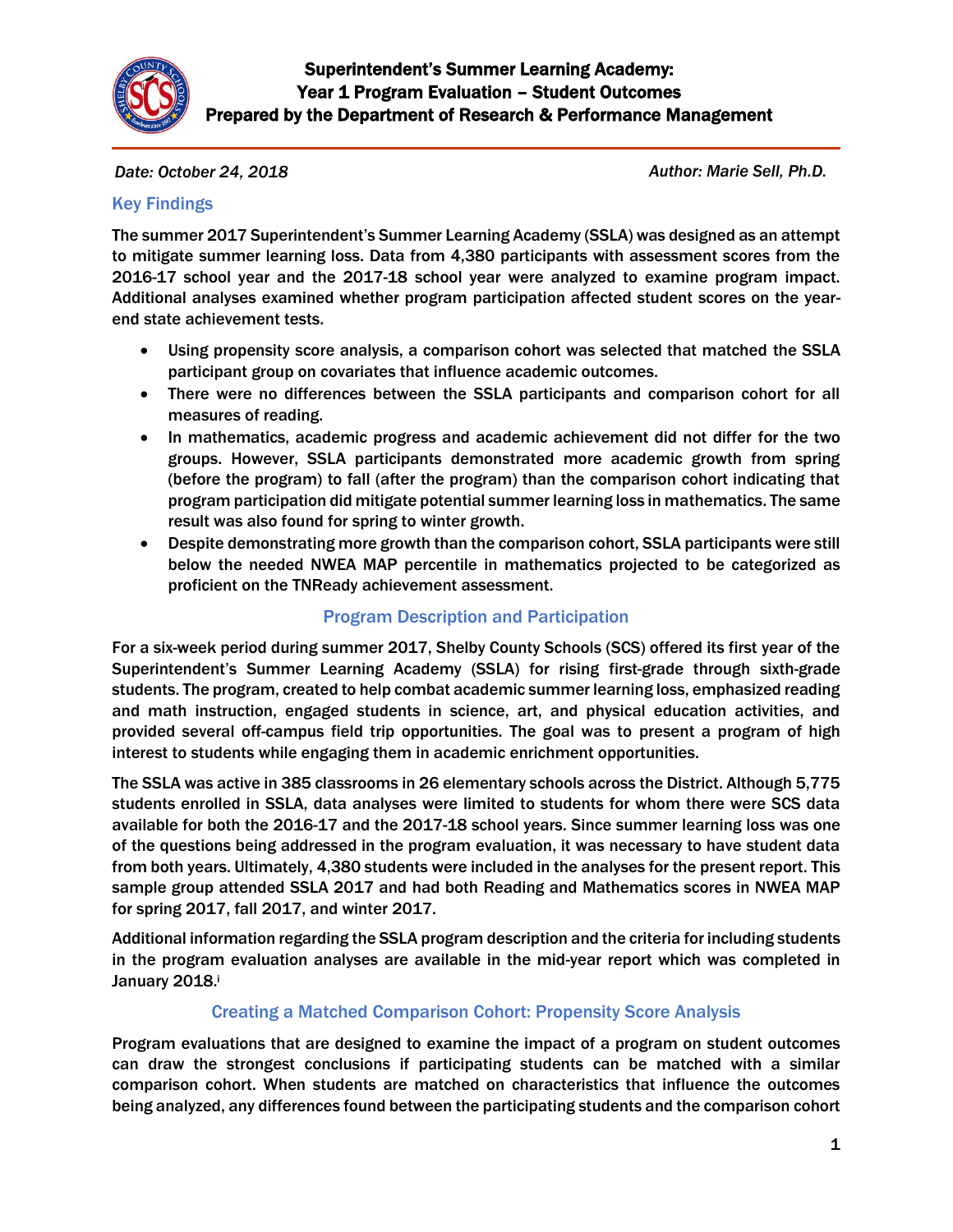

can be attributed to program participation. Alternately, participating students could be compared to themselves over time. This approach examines student progress after program participating by comparing outcomes to pre-participation student data, similar to a pre-test/post-test analysis. However, the limitation of this approach is that it is not possible to determine whether changes in outcomes are due to program participation or other factors, such as classroom instruction.

To examine the impact of attending SSLA on student outcomes, a matched cohort was selected from a pool of rising first-grade through sixth-grade students in the District for whom there were reading and mathematics scores in NWEA MAP for the spring 2017, fall 2017, and winter 2017 assessment windows. There were 32,177 students who met the criteria and were included in the pool.

To create pre-participation equivalence between the SSLA participant group and the matched sample group, students were selected to be in the comparison cohort using the process of propensity score analysis. Propensity score analysis is a statistical process involving multiple steps. In the first step, a propensity score was calculated for each student in the selection pool based on certain characteristics of the SSLA participant group. The propensity score is the likelihood that a student in the sample pool could have been in the participant group based on the specified characteristics.

The characteristics are factors that affect the outcomes being analyzed and serve as covariates in calculating the propensity score. In the present analysis, the outcome measures analyzed included NWEA MAP scores of academic progress assessed in fall and winter of 2017, and TNReady achievement scores from spring 2018. Previous research has documented that student demographic characteristics, attendance rate, and prior academic level influence these outcome measures. Therefore, demographic data, attendance rate and pre-participation Reading and Mathematics scores were used as covariates in calculating the propensity scores. The complete list of covariates included: gender, race, socioeconomic status (economically disadvantaged vs. not), disability status, English learner status, rising grade level, attendance rate for the 2016-17 school year, spring 2017 NWEA MAP reading and mathematics scores, and spring 2017 Lexile score (which indicates the level of complexity of texts that readers comprehend). Students in the matching pool that are most similar to the SSLA participants on these characteristics receive higher propensity scores.

In the second step, using the propensity scores, a weight was then calculated for each student in the sample pool that was used to determine which students would create the comparison cohort. The goal is to have the comparison group be as similar as possible to the participant group on the characteristics that were used to create the matches. For this analysis, the weight calculated was the average treatment effect for the students who participated in SSLA. Technically, this is known as the average treatment effect on the treated (ATT) weights, with "the treated" in this case being the SSLA participants. All SSLA participants received an ATT weight equal to one (1) since they are in the treatment group. The weighting formula calculates ATT weights for the sample pool such that students with higher propensity scores have higher ATT weights and are more likely to be included in the matched sample.

The final step in the process is to compare the SSLA participants to the comparison cohort on the covariates that were used to calculate the propensity scores. Since the goal is to select a comparison cohort that is as similar as possible compared to the SSLA participants, the two groups should be relatively similar on these covariates. To examine this, a covariate comparison is presented in the following table. Data for the SSLA participants is in the middle column and the comparison cohort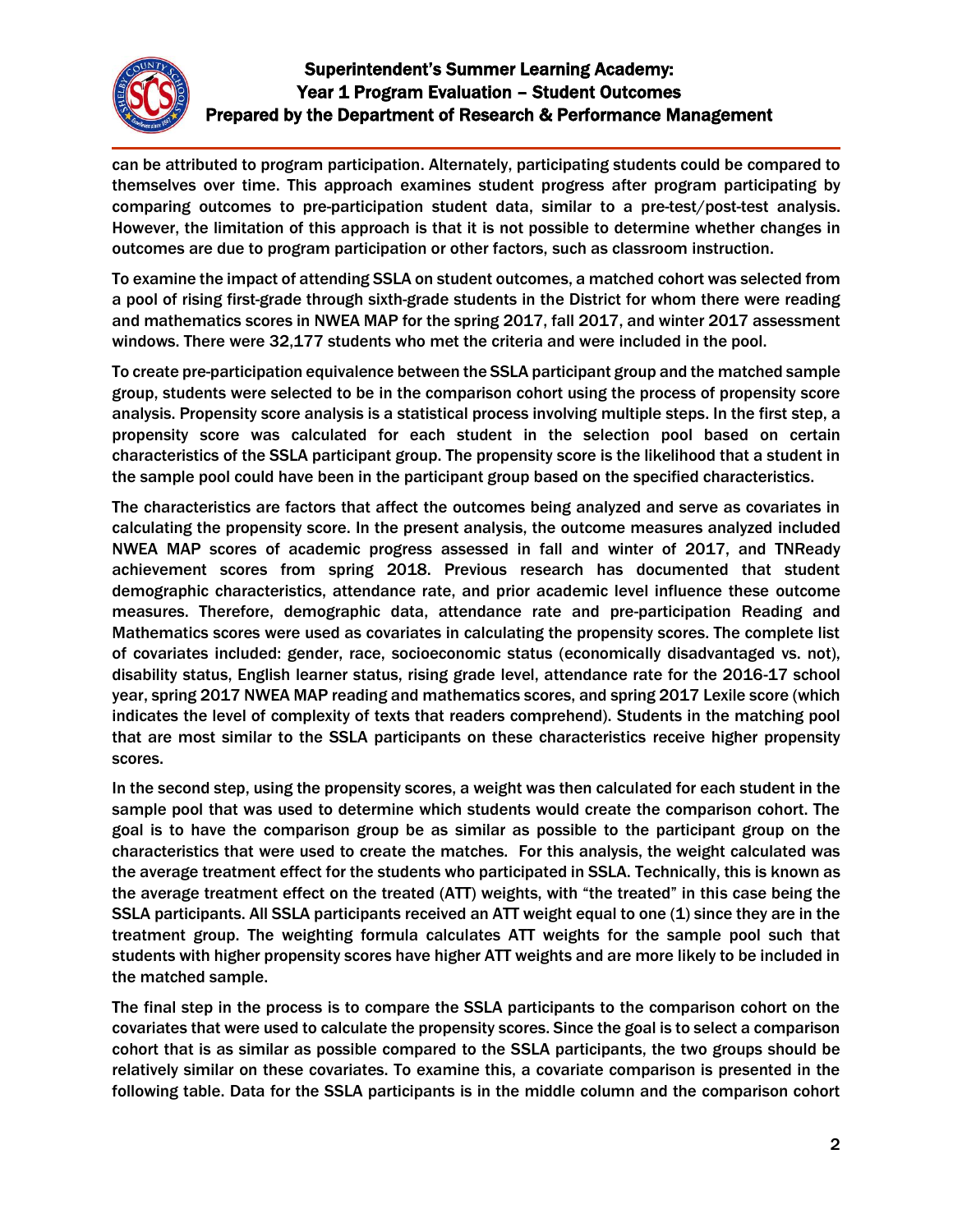

information is presented in the right column. As can be seen, percentages and mean scores for all covariates are quite similar across the two groups. Given the virtual equivalence of the SSLA participant group and the comparison cohort on the covariates, the selected matched sample was deemed to be valid as a comparison cohort for analyses examining the impact of participation in SSLA.

| Spring 2017 Student Demographic, Attendance, and Academic Information |                          |                          |  |  |  |
|-----------------------------------------------------------------------|--------------------------|--------------------------|--|--|--|
|                                                                       | <b>SSLA Participants</b> | <b>Comparison Cohort</b> |  |  |  |
|                                                                       | $(N = 4,380)$            | $(N = 4,378)$            |  |  |  |
| <b>Male</b>                                                           | 47.7%                    | 47.8%                    |  |  |  |
| Female                                                                | 52.3%                    | 52.2%                    |  |  |  |
|                                                                       |                          |                          |  |  |  |
| African-American                                                      | 87.9%                    | 87.9%                    |  |  |  |
| Hispanic                                                              | 7.0%                     | 7.1%                     |  |  |  |
| White                                                                 | 1.6%                     | 1.6%                     |  |  |  |
| More than one race                                                    | 2.6%                     | 2.7%                     |  |  |  |
|                                                                       |                          |                          |  |  |  |
| $ED*$                                                                 | 77.1%                    | 77.2%                    |  |  |  |
| Non-ED                                                                | 22.9%                    | 22.8%                    |  |  |  |
|                                                                       |                          |                          |  |  |  |
| SWD <sup>*</sup>                                                      | 8.1%                     | 8.2%                     |  |  |  |
| Non-SWD                                                               | 91.9%                    | 91.8%                    |  |  |  |
|                                                                       |                          |                          |  |  |  |
| $EL*$                                                                 | 3.6%                     | 3.7%                     |  |  |  |
| Non-EL                                                                | 96.4%                    | 96.3%                    |  |  |  |
|                                                                       |                          |                          |  |  |  |
| <b>Rising Grade Level</b>                                             |                          |                          |  |  |  |
| $\mathbf 1$                                                           | 17.3%                    | 19.8%                    |  |  |  |
| $\overline{2}$                                                        | 19.0%                    | 17.9%                    |  |  |  |
| $\overline{3}$                                                        | 19.0%                    | 17.7%                    |  |  |  |
| $\overline{4}$                                                        | 18.2%                    | 17.2%                    |  |  |  |
| $\overline{5}$                                                        | 17.5%                    | 15.6%                    |  |  |  |
| $\overline{6}$                                                        | 9.0%                     | 11.8%                    |  |  |  |
|                                                                       |                          |                          |  |  |  |
| 2016-17 Attendance Rate                                               | 96.4%                    | 96.4%                    |  |  |  |
|                                                                       |                          |                          |  |  |  |
| <b>Mean MAP Reading Scale Score</b>                                   | 185.6                    | 185.6                    |  |  |  |
| <b>Mean MAP Math Scale Score</b>                                      | 188.5                    | 188.4                    |  |  |  |
|                                                                       |                          |                          |  |  |  |
| <b>Mean Lexile Score</b>                                              | 342.0                    | 341.4                    |  |  |  |
|                                                                       |                          |                          |  |  |  |
| <b>Promoted</b>                                                       | 99.5%                    | 99.5%                    |  |  |  |
|                                                                       |                          |                          |  |  |  |

\*ED - Economically Disadvantaged; SWD - Students with Disabilities; EL - English Learner

## Analyzing SSLA Program Impact

Three sets of analyses were conducted to examine the impact of SSLA participation, each examining a different type of outcome measure. The first looked at whether there were differences between the SSLA participation group and the comparison cohort in reading or mathematics skills as measured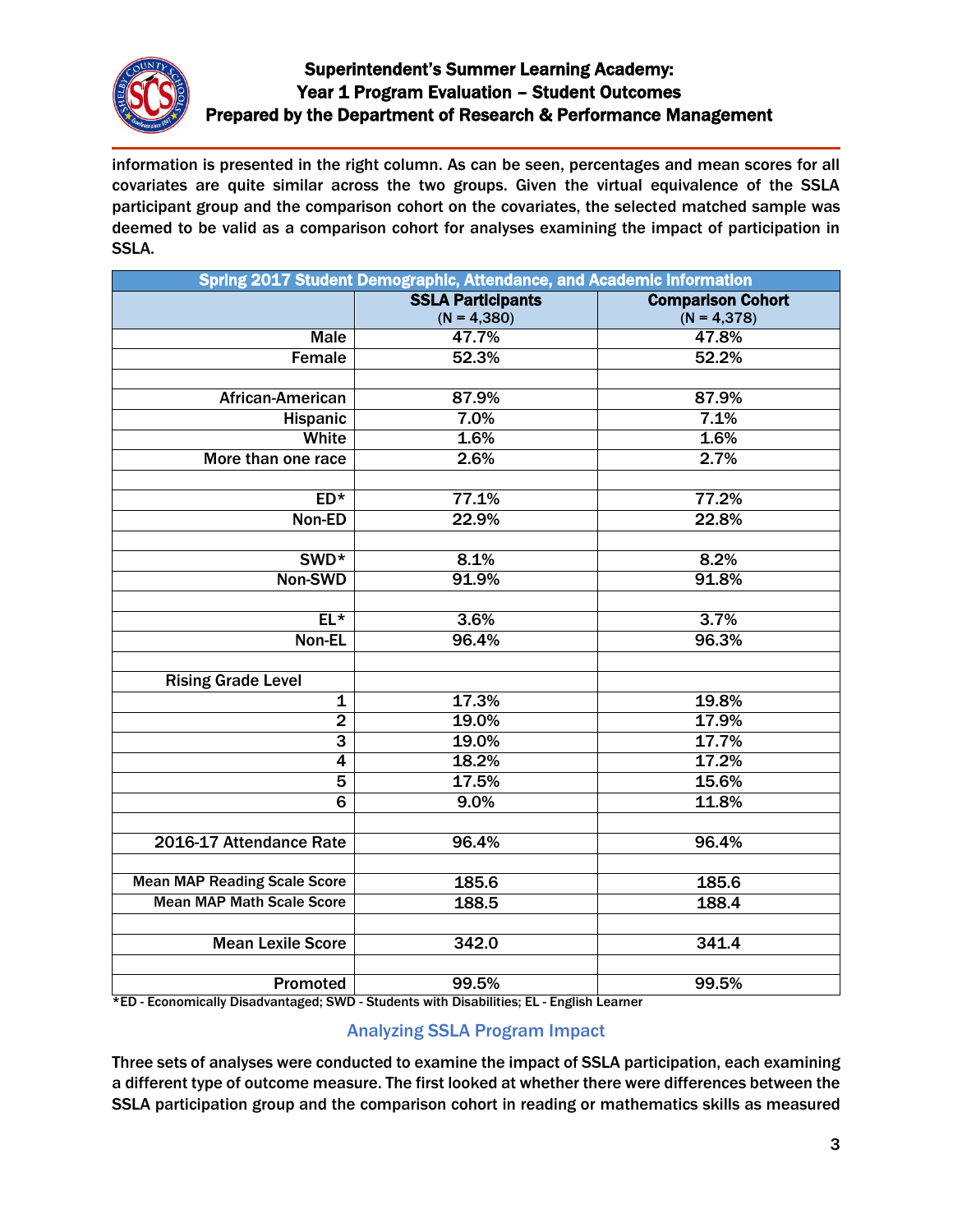

by NWEA MAP in fall (shortly after SSLA ended) and again in winter (after students had been in school for approximately one semester).

The second set examined whether there were differences growth of reading and mathematics skills between three different time periods: 1) between spring 2017 and fall 2017, which would capture any immediate growth due to SSLA participation; 2) between spring 2017 and winter 2017, which would capture any long term impact of SSLA participation in combination with classroom instruction; and 3) between fall 2017 and winter 2017, which would capture whether SSLA participation primed students so they were able to show more academic growth during the subsequent school year.

The final set of analyses looked at the impact of participation in SSLA on student achievement in reading or mathematics as measured by TNReady administered at the end of the 2017-18 school year. This analysis essentially examined whether students received an academic boost from participating in SSLA that carried through the school year and was evident in year-end testing.

Usually when analyzing a program's impact on student outcomes, the factors that might also influence the outcome measures are included in the analyses as covariates. However, given that in this evaluation the comparison cohort was selected using propensity score analysis, the influence of any covariates has already been addressed. As discussed above, the goal of propensity score analysis was to select a comparison cohort as similar as possible to the SSLA participants on the covariate characteristics. Therefore, covariates are not included in any of the subsequent analyses in this report.

### Analysis of Academic Progress

A series of independent t-tests were conducted to examine the impact of SSLA participation on academic progress. First, fall 2017 NWEA MAP reading and mathematics scale scores were analyzed to determine whether there was an immediate impact of participating in SSLA. Since there was only a two-week break between the end of SSLA and the beginning of the school year, any immediate benefits to academic progress would be captured in the fall test administration. Analyses revealed there was not a statistically significant<sup>1</sup> difference in fall NWEA MAP scores for reading  $(t_{(8,756)}=0.97;$  $p=33$ ) or mathematics (t<sub>(8,756</sub>)=1.80;  $p=07$ ) between the SSLA participation group and the comparison cohort, although the difference in Mathematics was approaching significance.

A second set of t-tests examined whether SSLA participants might have received an academic boost over the summer that allowed students to gain more from classroom instruction during the year. To determine this, winter 2017 NWEA MAP reading and mathematics scale scores were analyzed. Again there were no statistically significant differences between the SSLA participants and the comparison cohort in reading ( $t_{(8,756)}$ =.66; *p*=.51) or mathematics ( $t_{(8,756)}$ =1.70; *p*=.09), with the difference in mathematics approaching significance.

#### Analysis of Academic Growth

 $\overline{\phantom{a}}$ 

Although there were no statistically significant differences in NWEA MAP scores between the groups in fall and winter, analyses that looked at student growth found slightly different results. For this set of analyses, student scores were examined to determine whether they increased, remained unchanged, or decreased between different test administrations.

 $1$  The criterion for statistical significance in this evaluation is .05. A p-value greater than this number indicates the finding was not statistically significant.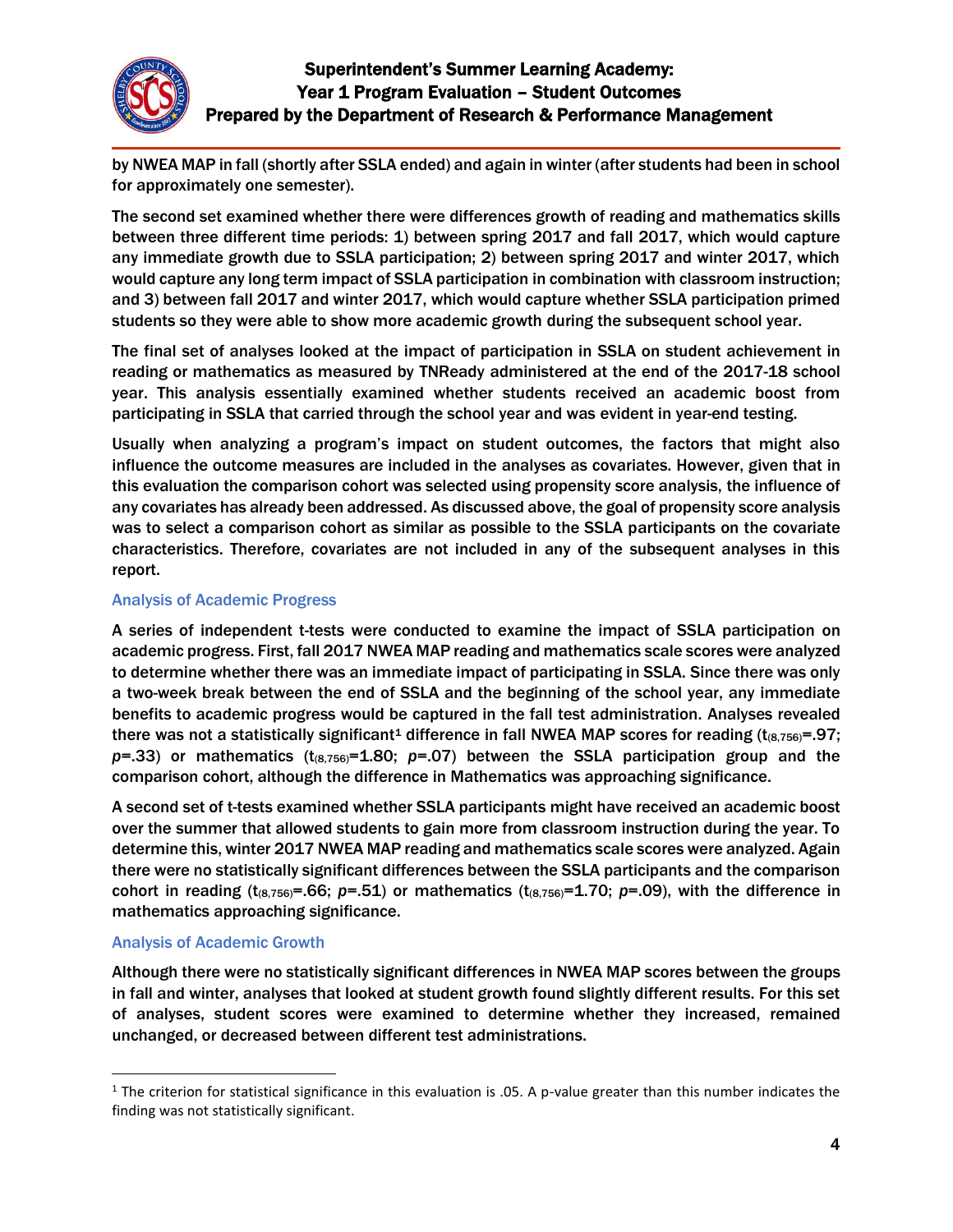

Spring to Fall Differences. The first comparison examined differences in NWEA MAP scale scores between spring 2017 (before the SSLA program) to fall 2017 (immediately after the SSLA program). The table below shows the percentage of students in the SSLA participation group and the comparison cohort with scores in each of the categories.

In reading, 43.3% of the SSLA participants demonstrated score increases from spring to fall compared to 41.8% of the comparison cohort; and 52.4% of the SSLA participants' scores decreased compared to 53.7% of the students' scores in the comparison cohort. A chi-square analysis of reading scores was not statistically significant (*p*=.36), meaning that the number of students in each category (increase, no change, decrease) did not differ from what was expected for either the SSLA participant group or the comparison cohort.

| NWEA MAP Score Change from Spring 2017 to Fall 2017 |                                                      |       |  |  |  |
|-----------------------------------------------------|------------------------------------------------------|-------|--|--|--|
|                                                     | <b>SSLA Participants</b><br><b>Comparison Cohort</b> |       |  |  |  |
| <b>Reading</b>                                      |                                                      |       |  |  |  |
| Increase                                            | 43.3%                                                | 41.8% |  |  |  |
| No Change                                           | 4.3%                                                 | 4.5%  |  |  |  |
| <b>Decrease</b>                                     | 52.4%                                                | 53.7% |  |  |  |
|                                                     |                                                      |       |  |  |  |
| <b>Mathematics</b>                                  |                                                      |       |  |  |  |
| Increase                                            | 41.9%                                                | 39.0% |  |  |  |
| No Change                                           | 5.9%                                                 | 5.1%  |  |  |  |
| <b>Decrease</b>                                     | 52.1%                                                | 55.8% |  |  |  |

In mathematics, the chi-square analysis was statistically significant (*X*<sup>2</sup><sub>(2)</sub>=12.85; *p*=.002) such that more SSLA participants than expected (41.9%) showed an increase in mathematics scores and fewer than expected (52.1%) demonstrated a decrease in scores. By contrast, in the comparison cohort, fewer students than expected (39.0%) had an increase in scores while more students than expected (55.8%) had a decrease in scores from spring 2017 to fall 2017. The relevant categories are highlighted in light blue in the above table.

Spring to Winter Differences. A second analysis examined differences between spring 2017 and winter 2017 scores to determine whether there was a longer term impact of SSLA participation that primed students for classroom instruction. In reading, approximately 65% of the students showed an increase in scores, and approximately 31% of students showed a decrease in scores, in both groups. A chi-square analysis of reading scores was not statistically significant (*p*=.71).

For mathematics scores, the chi-square analysis was again statistically significant (*X*<sup>2</sup><sub>(2)</sub>=9.39; *p*=.009). As was the case above, for the SSLA participants more students than expected had increases in scores and fewer than expected had decreases in scores from spring to winter. The opposite was true for the comparison cohort. Fewer students than expected had increases in scores and more than expected had decreases in mathematics scores. The relevant percentages are highlighted in the table below.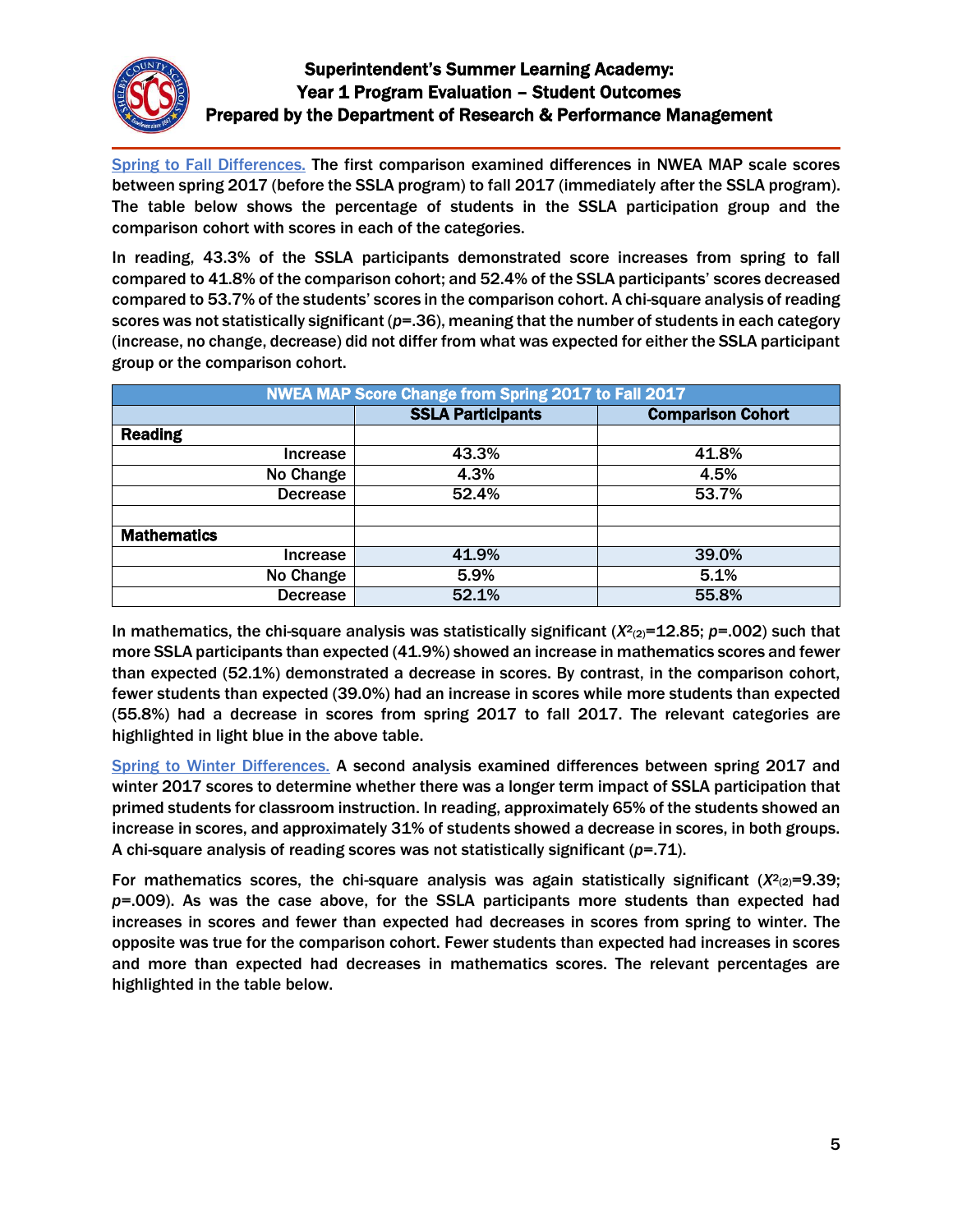

| <b>NWEA MAP Score Change from Spring 2017 to Winter 2017</b> |                                                      |       |  |  |  |
|--------------------------------------------------------------|------------------------------------------------------|-------|--|--|--|
|                                                              | <b>Comparison Cohort</b><br><b>SSLA Participants</b> |       |  |  |  |
| <b>Reading</b>                                               |                                                      |       |  |  |  |
| Increase                                                     | 65.5%                                                | 64.8% |  |  |  |
| No Change                                                    | 3.7%                                                 | 3.7%  |  |  |  |
| <b>Decrease</b>                                              | 30.7%                                                | 31.5% |  |  |  |
|                                                              |                                                      |       |  |  |  |
| <b>Mathematics</b>                                           |                                                      |       |  |  |  |
| Increase                                                     | 68.1%                                                | 65.2% |  |  |  |
| No Change                                                    | 4.0%                                                 | 3.9%  |  |  |  |
| <b>Decrease</b>                                              | 27.9%                                                | 30.9% |  |  |  |

Fall to Winter Differences. The final analysis of student growth analyzed changes in student scores from the beginning of the year in fall 2017 to mid-year assessed, in winter 2017. Using this timeframe restricts the analysis to an analysis of academic growth due to classroom instruction. The percentage of students with increasing, unchanged, and decreasing scores for both the SSLA participation group and the comparison cohort are presented in the table below. Neither the chisquare analysis for reading nor the analysis for mathematics was statistically significant (both *p*values>.38). Thus, for both reading and mathematics, and for both SSLA participants and the comparison cohort, the percentage of students in each category did not differ from what was expected.

| NWEA MAP Score Change from Fall 2017 to Winter 2017 |                                                      |       |  |  |  |
|-----------------------------------------------------|------------------------------------------------------|-------|--|--|--|
|                                                     | <b>SSLA Participants</b><br><b>Comparison Cohort</b> |       |  |  |  |
| <b>Reading</b>                                      |                                                      |       |  |  |  |
| Increase                                            | 73.9%                                                | 74.5% |  |  |  |
| No Change                                           | 4.1%                                                 | 3.9%  |  |  |  |
| <b>Decrease</b>                                     | 22.1%                                                | 21.6% |  |  |  |
|                                                     |                                                      |       |  |  |  |
| <b>Mathematics</b>                                  |                                                      |       |  |  |  |
| Increase                                            | 79.5%                                                | 79.8% |  |  |  |
| No Change                                           | 4.9%                                                 | 4.3%  |  |  |  |
| <b>Decrease</b>                                     | 15.6%                                                | 15.9% |  |  |  |

Summary of Analyses of Academic Growth. In the series of analyses above, student academic growth was examined three different times to capture growth over a number of time periods. There were no statistically significant findings from the analyses of reading scores. However, statistically significant differences were found between spring and fall and between spring and winter for academic growth in mathematics. More SSLA participants than expected showed increases in scores and fewer than expected showed decreases in scores over those two time periods. The opposite was true for the comparison cohort, where fewer students than expected demonstrated increases in scores and more than expected showed decreases. There were no statistically significant findings for the fall to winter analyses. Taken together, these findings indicate that participating in SSLA positively impacted academic growth in mathematics immediately after the program ended and that the benefits were sustained during the first semester of the school year.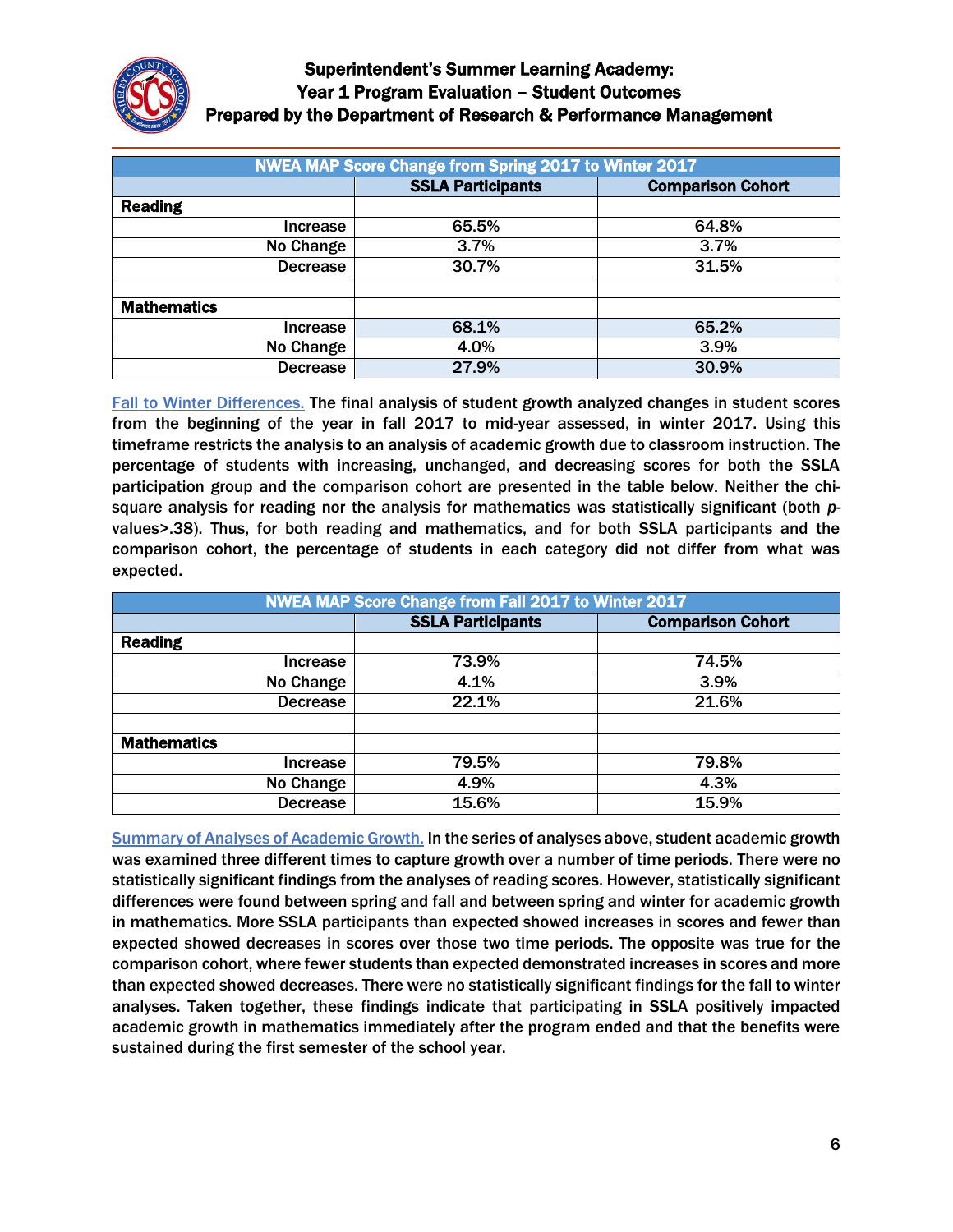

#### Analysis of Academic Achievement

A final set of analyses was conducted to determine whether participating in the SSLA impacted student achievement as measured by the year-end state TNReady assessment administered in spring 2018. These analyses are limited to the students in the SSLA participation group and the comparison cohort who were in grades 3-6 in 2017-18. Approximately 98% of the 5,518 students in the SSLA group and the comparison cohort who were in grades 3-6 had TNReady scores (5,423 for reading and 5,431 for mathematics). Using the TNReady scale scores as the outcome measure, analyses revealed there was not a significant difference between the SSLA participants and the comparison cohort for either reading or mathematics  $(t_{(5,421)}=-1.35; p=.18$  and  $t_{(5,426)}=-.42; p=.67$ , respectively).

### **Discussion**

#### Academic Growth versus Academic Achievement

The analyses indicated that participating in SSLA did not impact student academic progress or achievement in reading. In mathematics, SSLA participants did show more academic growth as measured from spring to fall and from spring to winter than the comparison cohort. However, there was no difference in mathematics achievement as measured by TNReady at the end of the year.

A recently published linking study conducted by NWEAii may help clarify the relationship between performance on NWEA MAP assessments and proficiency on TNReady. Using NWEA MAP scores and TNReady scores from spring 2017, NWEA identified cut scores for NWEA MAP RIT scale scores that linked to the four levels of proficiency as indicated by the TNReady achievement assessment. (The four levels of TNReady proficiency are *below*, *approaching*, *on track*, and *mastered*. Students who score either *on track* or *mastered* are considered proficient in the tested subject area by the State.) Using the NWEA MAP cut scores, NWEA was able to accurately classify 86% of the students' proficiency levels for reading (for grades 3-6) and 88% of the proficiency levels for mathematics (for grades 3-6). The percentile rankings associated with the cut scores were also identified.

Two tables are below. The first contains information about reading and the second about mathematics. The far right columns in both tables list the percentile ranges that were identified in the linking study as being needed in fall and winter to earn a score of *on track* on the TNReady achievement assessment the following spring. The columns on the left and in the middle show the median percentile of the NWEA MAP scores for students in the SSLA participation group and the comparison cohort when assessed in fall and winter.

| MAP Reading Median Percentile and Percentile Range for TNReady On Track |                          |        |                          |        |                                                            |        |
|-------------------------------------------------------------------------|--------------------------|--------|--------------------------|--------|------------------------------------------------------------|--------|
| Grade                                                                   | <b>SSLA Participants</b> |        | <b>Comparison Cohort</b> |        | <b>MAP Percentile Range for</b><br><b>TNReady On Track</b> |        |
|                                                                         | Fall                     | Winter | Fall                     | Winter | Fall                                                       | Winter |
| 3                                                                       | 46                       | 42     | 46                       | 44     | 70-96                                                      | 68-95  |
|                                                                         | 38                       | 38     | 41                       | 41     | 66-95                                                      | 66-94  |
| 5                                                                       | 39                       | 37     | 39                       | 42     | 70-94                                                      | 68-93  |
| 6                                                                       | 38                       | 43     | 44                       | 38     | 65-93                                                      | 65-91  |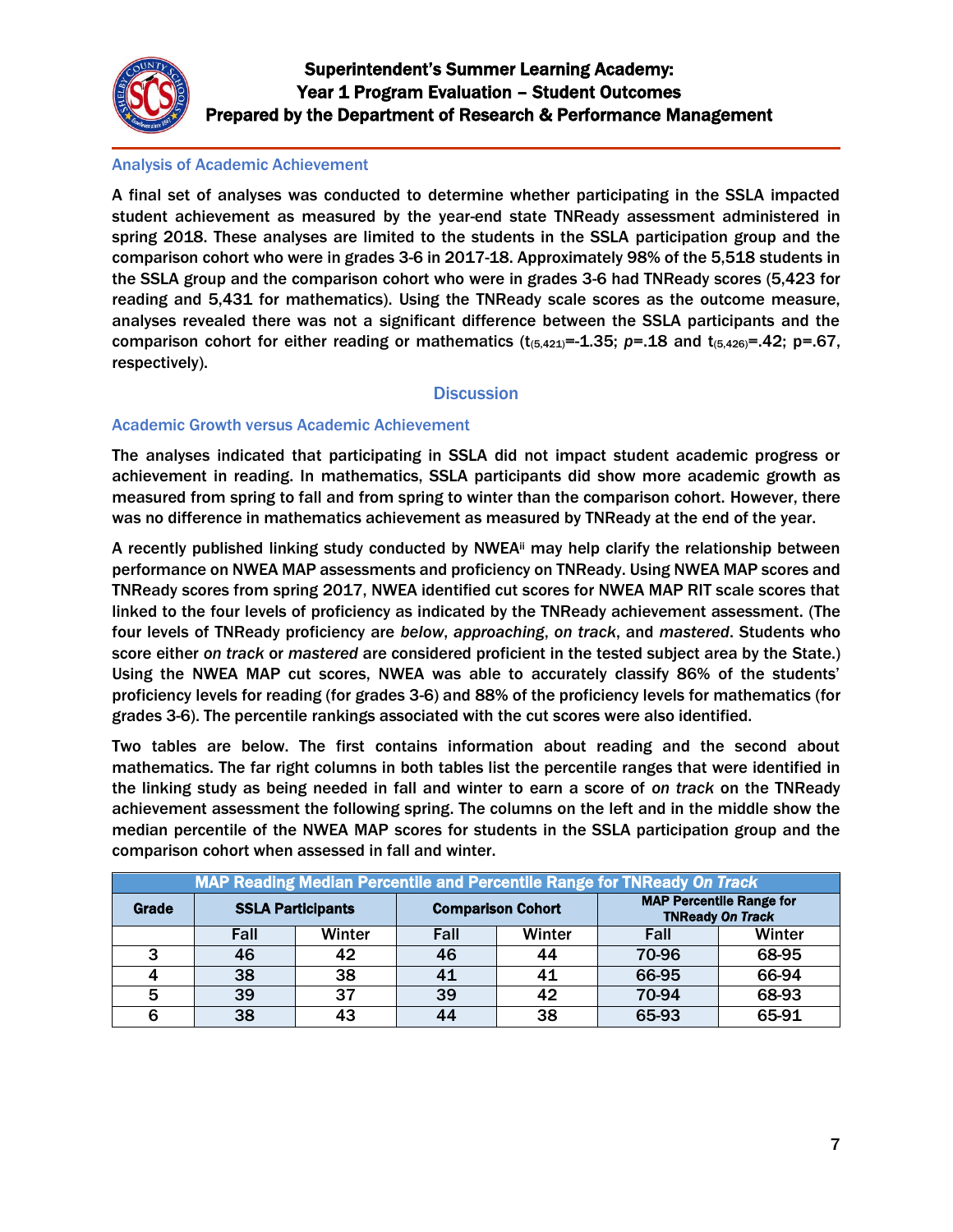

| MAP Mathematics Median Percentile and Percentile Range for TNReady On Track |                          |        |                          |        |                                                            |        |  |
|-----------------------------------------------------------------------------|--------------------------|--------|--------------------------|--------|------------------------------------------------------------|--------|--|
| Grade                                                                       | <b>SSLA Participants</b> |        | <b>Comparison Cohort</b> |        | <b>MAP Percentile Range for</b><br><b>TNReady On Track</b> |        |  |
|                                                                             | Fall                     | Winter | Fall                     | Winter | Fall                                                       | Winter |  |
| ີ                                                                           | 44                       | 43     | 44                       | 43     | 54-82                                                      | 54-80  |  |
|                                                                             | 37                       | 33     | 37                       | 36     | 49-89                                                      | 50-88  |  |
| 5                                                                           | 31                       | 30     | 34                       | 33     | 61-91                                                      | 61-90  |  |
| 6                                                                           | 30                       | 29     | 27                       | 26     | 53-91                                                      | 54-90  |  |

The median percentiles of both the SSLA participants and the comparison cohort are well below the percentile ranges projecting proficiency on TNReady in both reading and mathematics. Thus, although the SSLA participants demonstrated more growth in mathematics than the comparison cohort, as a group their scores are still too low to demonstrate proficiency.

### Data Limitations

A major limitation of the current evaluation was the lack of attendance data for SSLA participants. During summer 2017, the District switched its student information system from PowerSchool SMS to PowerSchool. The transition of student data from one online platform to the other prevented teachers from recording attendance online. Instead, teachers were asked to keep attendance records in Excel spreadsheets. Although an attempt was made to gather attendance data, the records were too inconsistent across the different classrooms and different sites to know if they accurately reflected actual program attendance. Additionally, in some instances, attendance records were incomplete (for example, if teachers only recorded attendance for their class for the first week or two of SSLA).

Students' attendance rates (or amount of participation) would impact their exposure to the materials and instruction provided during SSLA and possibly influence their performance on academic measures during the following school year. Therefore, having not been able to include attendance data in the analyses may well have tempered the findings because it is not possible distinguish results between students who attended the program consistently and those who attended SSLA partially or very little.

#### Year 2 Evaluation

The second year of SSLA, held during summer 2018, will also be evaluated with regard to how program participation impacted student academic outcomes. During the second year, some changes were made to the SSLA that allowed the program to be offered to more students. Parents were able to register students for SSLA at the same time they registered for the next school year. Additionally, SSLA expanded to offer opportunities for both middle-school and high-school students. While the questions that will be analyzed in the second evaluation are still being identified, some possibilities include examining program impact for students with high attendance rates, comparing students who participated for one versus two years, and analyzing program impact for older students. A final determination will be made in conjunction with SSLA program staff.